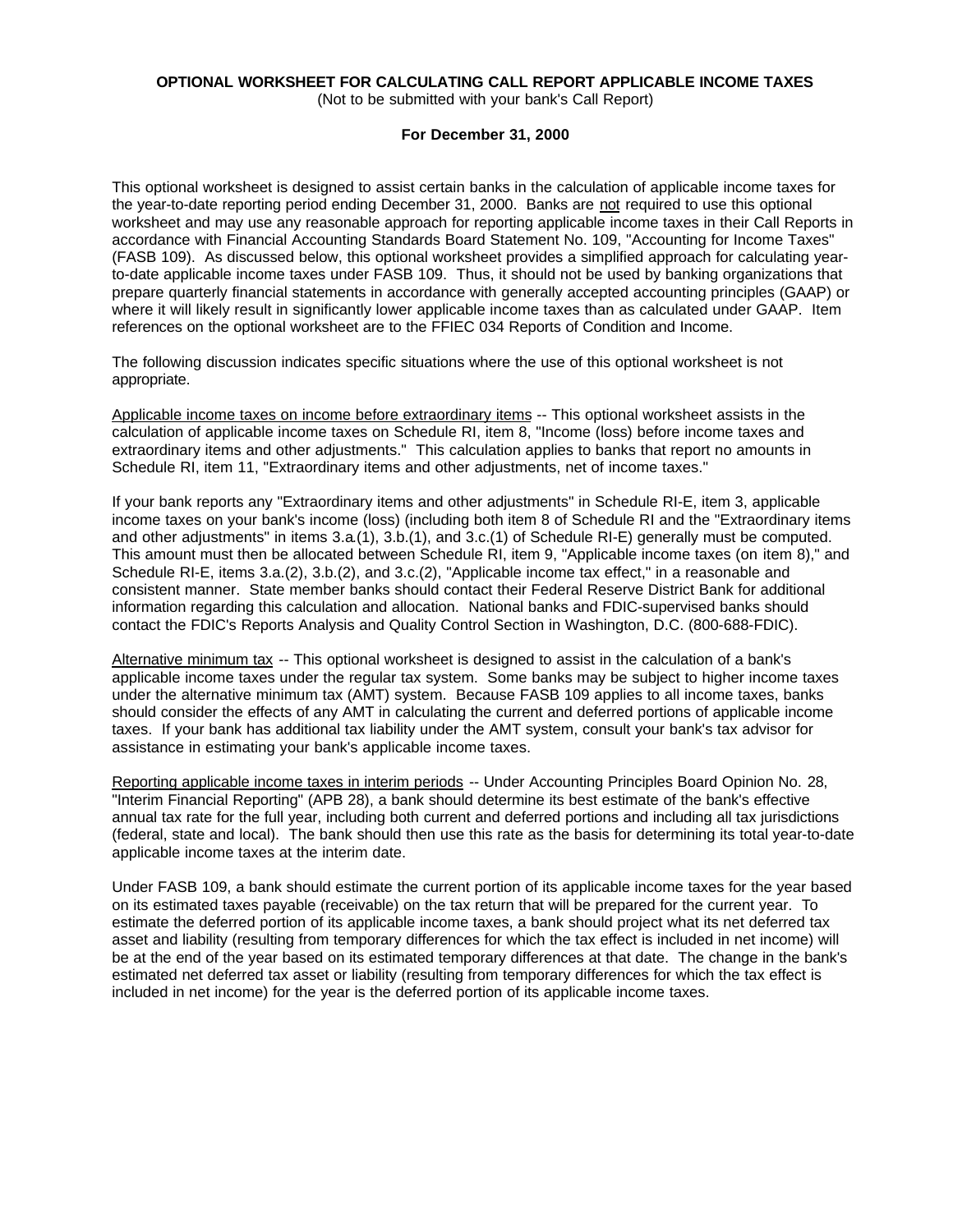To arrive at the estimated annual effective tax rate, a bank should divide its estimated total applicable income taxes (current and deferred) for the year by its estimated pretax income for the year (excluding extraordinary items). This rate would then be applied to the year-to-date pretax income to determine the year-to-date applicable income taxes at the interim date.

Many banks, or their parent holding companies, will perform the calculation of income tax expense in accordance with FASB 109 and APB 28 when preparing their quarterly GAAP-based financial statements. These banks should determine their applicable income taxes for the year-to-date reporting period covered by the Call Report in a similar manner. Accordingly, these banks should not use this worksheet.

In contrast, some banks may not have determined their interim period income taxes using the estimated annual effective rate. For these banks, estimating the annual effective tax rate under the liability method may be difficult. These banks may find it less burdensome to estimate their year-to-date applicable income taxes based upon their deferred tax asset or liability balances at the end of the quarter, rather than projecting these amounts through the end of the year. This optional worksheet follows this approach. A bank may use this approach if it will not likely result in significantly lower year-to-date applicable income taxes than as calculated under FASB 109 and APB 28. Otherwise, a bank should follow some other reasonable approach for calculating applicable income taxes in interim periods in accordance with FASB 109 and APB 28.

\* \* \* \* \* \* \* \* \* \* \* \* \* \* \* \* \* \* \* \* \* \* \* \* \* \* \* \* \* \*

**CALCULATION OF SCHEDULE RI, ITEM 9, "APPLICABLE INCOME TAXES (ON ITEM 8)" UNDER THE REGULAR TAX SYSTEM** [Applicable income taxes on Item 8 include both amounts currently due (or refundable) calculated in Section A and deferred income taxes calculated in Section B.]

A. Income taxes due (refundable) for the year to date (i.e., current portion of applicable income taxes)

| A.1. | Schedule RI, Item 8, "Income (loss) before income taxes and extraordinary     |       |
|------|-------------------------------------------------------------------------------|-------|
|      |                                                                               |       |
| A.2. | Schedule RI, Item 1.d.(1)(b), "Interest income on tax-exempt securities       |       |
|      | issued by states and political subdivisions in the U.S."                      |       |
| A.3. | Schedule RI, Memorandum Item 3, "Estimated income on tax-exempt loans         |       |
|      | and leases to states and political subdivisions in the U.S."                  |       |
| A.4. | Other income included in Schedule RI, Items 1, 5, and 6 (if any) which is     |       |
|      | not subject to federal income taxes during the current period                 |       |
| A.5. | Other income not included in Schedule RI, Item 8 (if any) which is subject to |       |
|      |                                                                               | $(+)$ |
| A.6. | Schedule RI, Memorandum Item 1, "Interest expense incurred to carry           |       |
|      | tax-exempt securities, loans, and leases acquired after August 7, 1986,       |       |
|      | that is not deductible for federal income tax purposes"                       | $(+)$ |
| A.7. | All other expenses included in Schedule RI, Item 8, that are not deductible   |       |
|      | for federal income tax purposes in the current period                         |       |
| A.8. | Other expenses not included in Schedule RI, Item 8, that are deductible for   |       |
|      |                                                                               |       |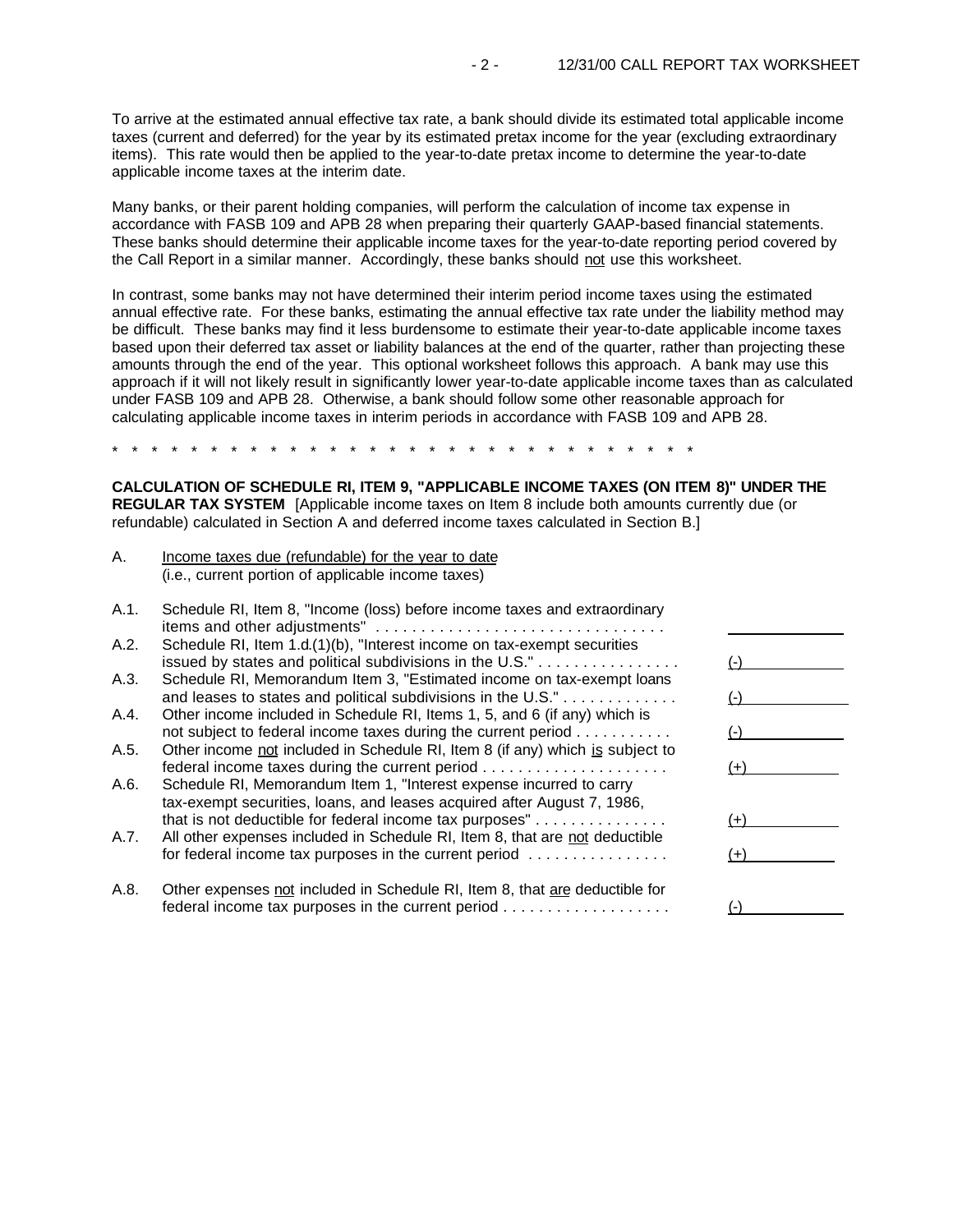| A.9.  | Year-to-date income currently subject to federal income taxes before state<br>and local income taxes (Line A.1 minus Lines A.2, A.3, A.4, and A.8,                                                                                                                                                   |       |
|-------|------------------------------------------------------------------------------------------------------------------------------------------------------------------------------------------------------------------------------------------------------------------------------------------------------|-------|
| A.10. | State and local income taxes due (refundable) for the year to date<br>(If the state and local tax laws applicable to your bank do not differ<br>significantly from federal income tax laws, an estimate of state and local<br>income taxes can be obtained by multiplying Line A.9 by the applicable |       |
| A.11. | Year-to-date federal taxable income (Line A.9 minus Line A.10)                                                                                                                                                                                                                                       | $(-)$ |
| A.12. | Net operating loss (NOL) carryforwards available at January 1, 2000,<br>to offset annualized federal taxable income (amount reported on this line                                                                                                                                                    |       |
|       |                                                                                                                                                                                                                                                                                                      | (-)   |
| A.13. | Year-to-date income currently subject to federal income taxes                                                                                                                                                                                                                                        |       |
|       | A.14. Year-to-date federal income taxes currently due (refundable) on amount<br>shown on Line A.13 (Calculate this amount using the "Federal Income"<br>Tax Rates for Banks" at the end of this worksheet)                                                                                           |       |
| A.15. |                                                                                                                                                                                                                                                                                                      | $(-)$ |
| A.16. | State and local income taxes due (refundable) for the year to date<br>$(from Line A.10 above) \ldots \ldots \ldots \ldots \ldots \ldots \ldots \ldots \ldots \ldots$                                                                                                                                 | $(+)$ |
| A.17. | Total income taxes currently due (refundable) for the year to date                                                                                                                                                                                                                                   |       |
|       |                                                                                                                                                                                                                                                                                                      |       |

## B. Deferred income tax expense (benefit) for the year to date (i.e., deferred portion of applicable income taxes)

This section provides guidance for the determination of the deferred portion of applicable income taxes for the year to date under FASB 109. This calculation considers federal, state and local income taxes.

Deferred income tax expense (benefit) for the reporting period ending December 31, 2000, is generally measured in this worksheet as the change in the bank's net deferred tax assets or liabilities during the year-to-date period. Therefore, your bank should calculate its net deferred tax assets/liabilities at December 31, 2000, and compare this amount to the amount of your bank's net deferred tax assets/liabilities at December 31, 1999. A portion of the difference between these two amounts will be the deferred income tax expense (benefit) for the reporting period ending December 31, 2000. The remainder of the change in the net deferred tax assets/liabilities for the period generally should be charged or credited directly to the separate component of equity capital for "Net unrealized holding gains (losses) on available-for-sale securities" (Schedule RC, item 26.b). The following steps assist in the calculation of these amounts.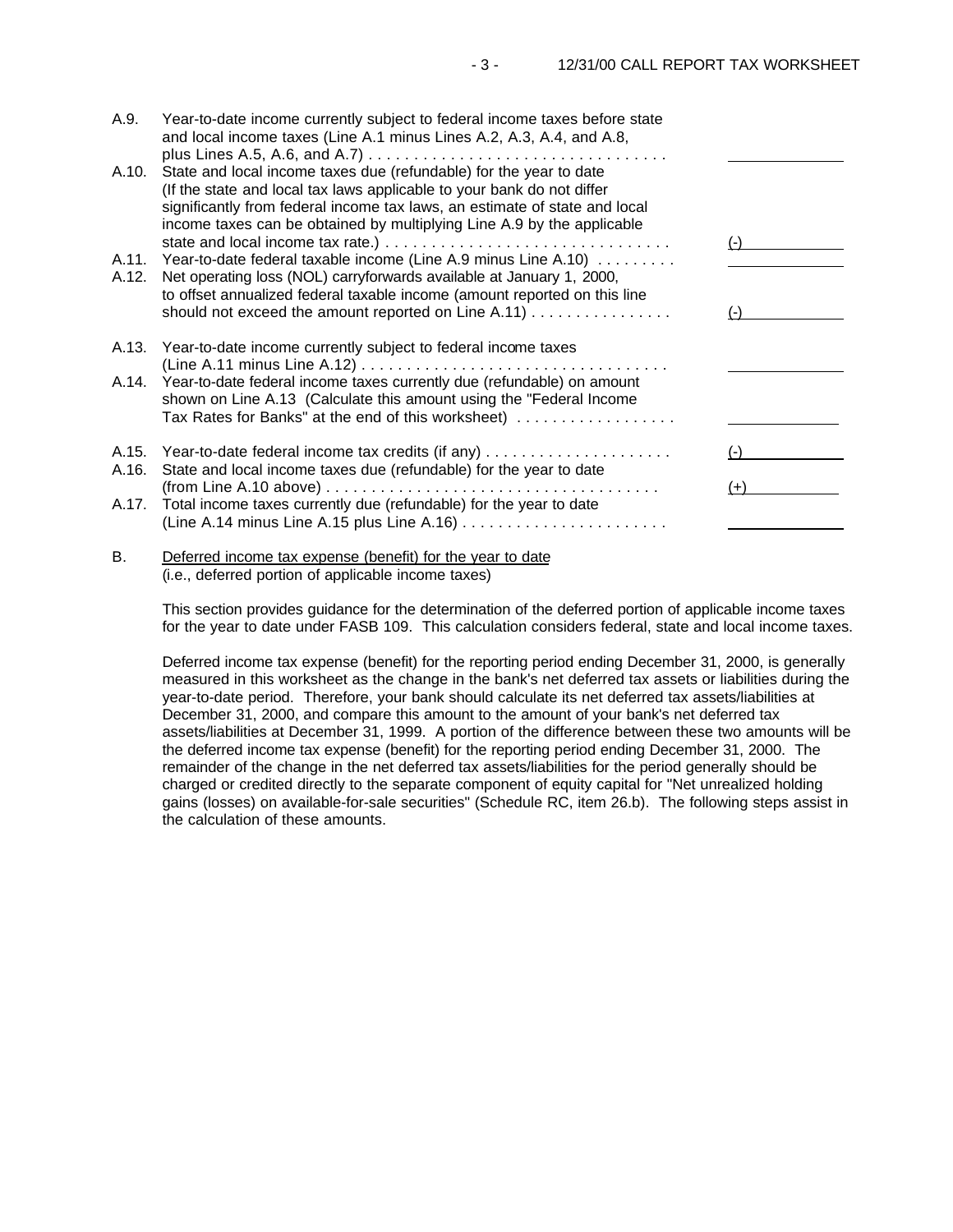#### B.1. Identify types and amounts of temporary differences.

Temporary differences essentially consist of all differences between the book and tax basis of a bank's assets and liabilities. In identifying these basis differences, a bank should consider assets and liabilities that may not exist on its books (such as repairs capitalized for tax purposes but expensed on the bank's books and Call Report) as well as assets and liabilities that have no tax basis (such as gains deferred on the bank's books and Call Report which have been recognized for tax purposes).

To ensure all temporary differences are identified, banks should consider preparing a comprehensive tax-basis balance sheet and comparing it to the balance sheet on the bank's Call Report. As these differences are identified, the bank should categorize these amounts as deductible or taxable temporary differences. Also, banks should not include those book-tax basis differences that are not considered temporary differences under FASB 109. One such example is the excess of the cash surrender value of life insurance over premiums paid (if the policy will be held until the death of the insured).

The definition of temporary differences is similar to "timing differences" used under prior GAAP (i.e., Accounting Principles Board Opinion No. 11 (APB 11)). Timing differences under APB 11 were differences between taxable income and pretax income on the bank's books. However, temporary differences as defined under FASB 109 include additional items that were not previously subject to deferred tax accounting. For example, differences between the assigned values and the tax bases of assets acquired and liabilities assumed in a purchase business combination are temporary differences. Refer to the Glossary entry for "income taxes" in the Call Report instructions and to FASB 109 for additional information about temporary differences.

Listed below are some of the assets and liabilities that are frequently reported differently on a bank's federal income tax return than they are on the bank's books and Call Report. A book-tax basis difference for a particular asset or liability may result from one or more temporary differences.

Under FASB 109, the tax effects of most temporary differences are included in a bank's net income. However, the tax effects of certain items specified by FASB 109 are charged or credited directly as a component of a bank's equity capital. The principal item of this type is identified separately below to assist banks in properly recording their income tax amounts under FASB 109.

Some of the items listed below may not involve temporary differences at your bank. Similarly, there may be other differences that exist in your bank that are not listed below. Banks should ensure that they properly identify the appropriate differences specific to their institution.

A bank that can reasonably determine its tax basis balance sheet at December 31, 2000, may use the approach in Section B.1.a. to identify some of its temporary differences. If the tax basis balance sheet information at December 31, 2000, is not readily available, the bank may use the approach in Section B.1.b. to provide a reasonable estimate of the temporary differences at that date. Any bank using Section B.1.b. should ensure that the estimation method used for each temporary difference is appropriate for its facts and circumstances. Otherwise, the bank should make appropriate adjustments to Section B.1.b. or else use Section B.1.a. All banks should complete Section B.1.c. for any other significant temporary differences.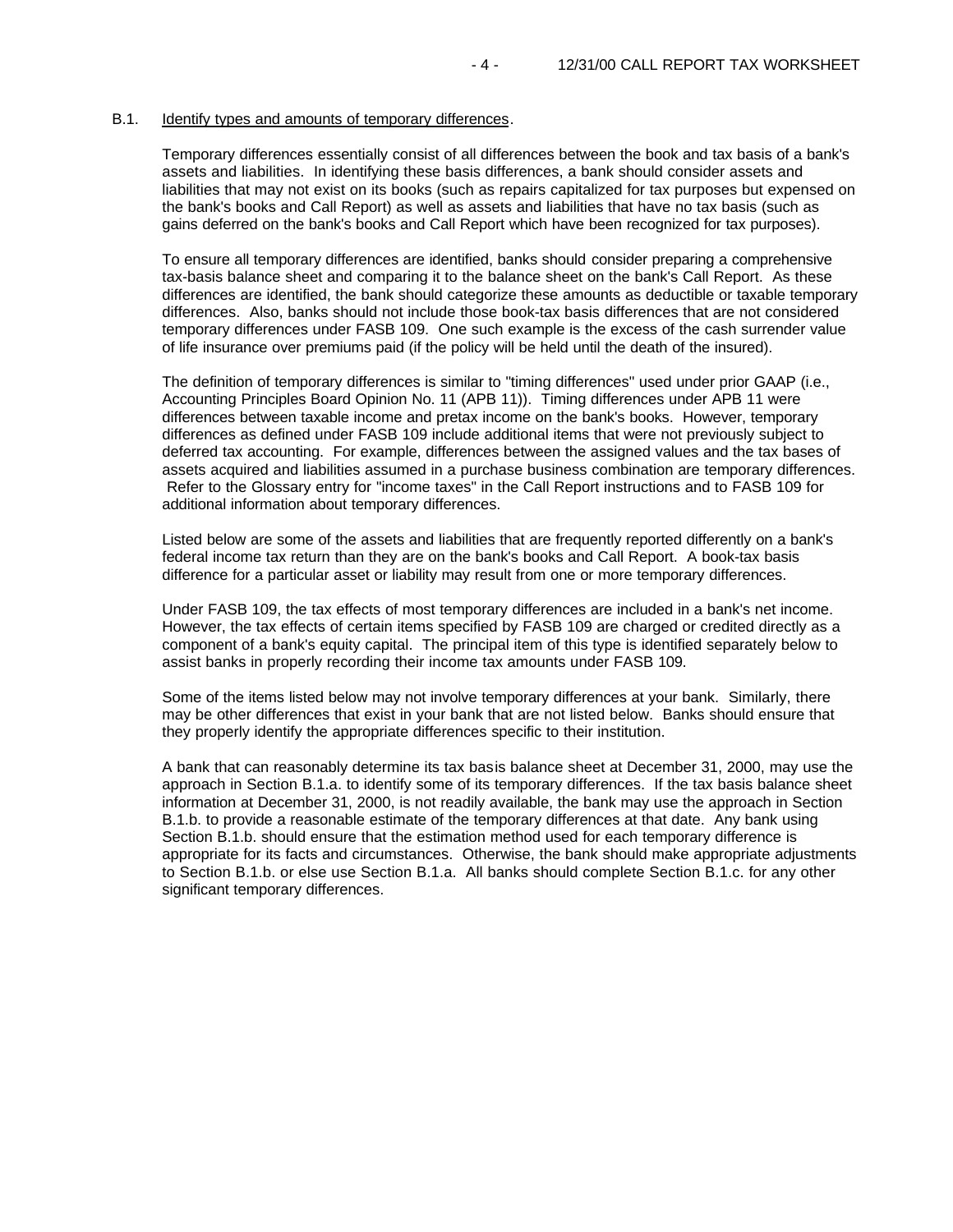## B.1.a. Differences in book-tax basis approach (COMPLETE ONLY IF A TAX-BASIS BALANCE SHEET IS PREPARED OR AVAILABLE)

Under this approach, record your bank's book and tax bases for the six accounts listed in the following chart. Subtract the tax basis from the book basis to arrive at the difference. Then identify whether the difference is a taxable or deductible temporary difference. Note that a debit (Dr) difference indicates a taxable (T) temporary difference. A credit (<Cr>) difference indicates a deductible (<D>) temporary difference.

B.1.a.1. Temporary differences for which the tax effect is charged or credited directly to equity capital:

| [B]          | $[A]-[B]$ |             |
|--------------|-----------|-------------|
| Tax          | Differ-   |             |
| <b>Basis</b> | ence      | <b>Type</b> |
| Dr < Cr      | Dr < Cr   | T <d></d>   |
|              |           |             |
|              |           |             |

(1) Available-for-sale securities recorded at fair value on the books and Call Report but recorded at amortized cost on the tax return

e<br>S

A bank's available-for-sale securities, while reported at fair value on the books and the Call Report, may or may not be reported at fair value (i.e., "marked to market") on the bank's tax return. Banks should consult their tax advisors when determining the tax status of their available-for-sale portfolio. If a bank's available-for-sale securities are reported differently on the books and Call Report than they are on a bank's tax return, the difference between the book basis and the tax basis of these securities results in a temporary difference and gives rise to a deferred tax asset or liability.

L

If a bank's available-for-sale securities are also "marked-to-market" on a bank's tax return, there would be no difference between the book and tax basis of these securities. Rather, the amount of the adjustment needed to reflect these securities at their fair value would be included in the bank's current period taxable income. The tax effect of this "mark-to-market" adjustment would be part of taxes currently due or refundable.

B.1.a.2. Temporary differences for which the tax effect is included in net income:

|     |                                                   | [A]<br><b>Book</b><br><b>Basis</b><br>Dr < Cr | [B]<br>Tax<br><b>Basis</b><br>Dr < Cr | [A]-[B]<br>Differ-<br>ence<br>Dr < Cr | Type<br><u>T<d></d></u> |
|-----|---------------------------------------------------|-----------------------------------------------|---------------------------------------|---------------------------------------|-------------------------|
| (2) | Loans                                             |                                               |                                       |                                       |                         |
|     | [e.g., difference due to origination              |                                               |                                       |                                       |                         |
|     | fees and costs deferred and recognized            |                                               |                                       |                                       |                         |
|     | over the life of the loan on the books            |                                               |                                       |                                       |                         |
|     | and Call Report but recognized when               |                                               |                                       |                                       |                         |
|     | received and paid on the tax return]              |                                               |                                       |                                       |                         |
|     |                                                   |                                               |                                       |                                       |                         |
| (3) | Allowance for loan and lease losses (on           |                                               |                                       |                                       |                         |
|     | the books and Call Report)/Tax                    |                                               |                                       |                                       |                         |
|     | bad debt reserve (on the tax return) <sup>1</sup> |                                               |                                       |                                       |                         |

Savings institutions that previously took bad debt deductions for tax purposes using the percentage-of-taxableincome method set forth in Section 593 of the Internal Revenue Code should treat the book allowance for loan and lease losses as a deductible temporary difference and the excess, if any, of the tax bad debt reserve (that has not yet been recaptured) over the base year reserve balance (generally 1987) as a taxable temporary difference, rather than treating the allowance and the tax bad debt reserve as one difference.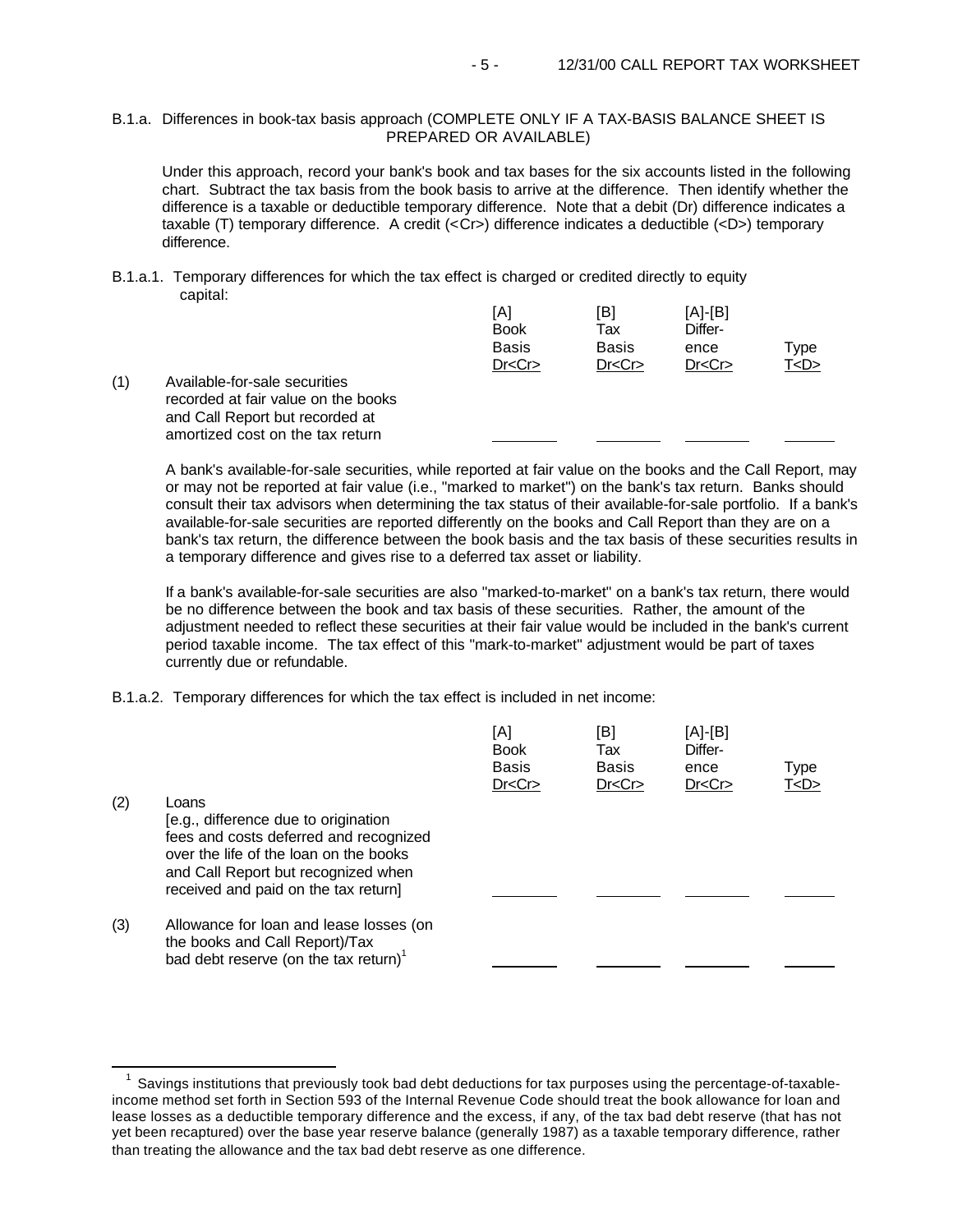| (4) | Other real estate owned<br>[e.g., difference due to writedowns<br>and valuation allowances reflected<br>on the books and Call Report that are<br>not recorded against the tax basis<br>until disposition of the property] | [A]<br><b>Book</b><br>Basis<br>Dr < Cr | [B]<br>Tax<br>Basis<br>Dr < Cr | [A]-[B]<br>Differ-<br>ence<br>Dr < Cr | Type<br><u>T<d></d></u> |
|-----|---------------------------------------------------------------------------------------------------------------------------------------------------------------------------------------------------------------------------|----------------------------------------|--------------------------------|---------------------------------------|-------------------------|
|     |                                                                                                                                                                                                                           |                                        |                                |                                       |                         |
| (5) | Bank premises and equipment, net<br>[e.g., difference due to different<br>depreciation methods and rates for<br>book and tax purposes]                                                                                    |                                        |                                |                                       |                         |
| (6) | Interest earned, not collected<br>on loans<br>[e.g., difference due to interest<br>on nonaccrual loans not recorded<br>on books and Call Report but<br>recognized on the tax return]                                      |                                        |                                |                                       |                         |

B.1.b. Rollforward of Temporary Differences Approach (DO NOT COMPLETE IF SECTION B.1.a. WAS COMPLETED)

NOTE: Changes in temporary differences from December 31, 1999, need only be considered if they are significant in amount. If a change is not significant, use the amount of the temporary difference as of December 31, 1999, in the 12/31/00 Temporary Difference column. Note that a debit (Dr) difference indicates a taxable (T) temporary difference. A credit (<Cr>) difference indicates a deductible (<D>) temporary difference.

B.1.b.1. Temporary differences for which the tax effect is charged or credited directly to equity capital:

|     |                                                                                                                                             | Dr < Cr | 12/31/00<br>Temporary<br><b>Difference</b><br>Dr < Cr | Type<br>T < D > |  |
|-----|---------------------------------------------------------------------------------------------------------------------------------------------|---------|-------------------------------------------------------|-----------------|--|
| (1) | Available-for-sale securities                                                                                                               |         |                                                       |                 |  |
|     | (To be completed only if available-for-sale securities<br>are reported differently on the books and Call Report<br>than on the tax return): |         |                                                       |                 |  |
|     | Balance (at fair value) of available-for-sale securities                                                                                    |         |                                                       |                 |  |
|     | on books and Call Report at 12/31/00                                                                                                        |         |                                                       |                 |  |
|     | Less: Amortized cost of available-for-sale<br>securities at 12/31/00                                                                        |         |                                                       |                 |  |
|     | Estimated 12/31/00 temporary difference                                                                                                     |         |                                                       |                 |  |

NOTE: See the discussion of available-for-sale securities in Section B.1.a.1 above. Banks should consult their tax advisors when determining the tax status of their available-for-sale securities.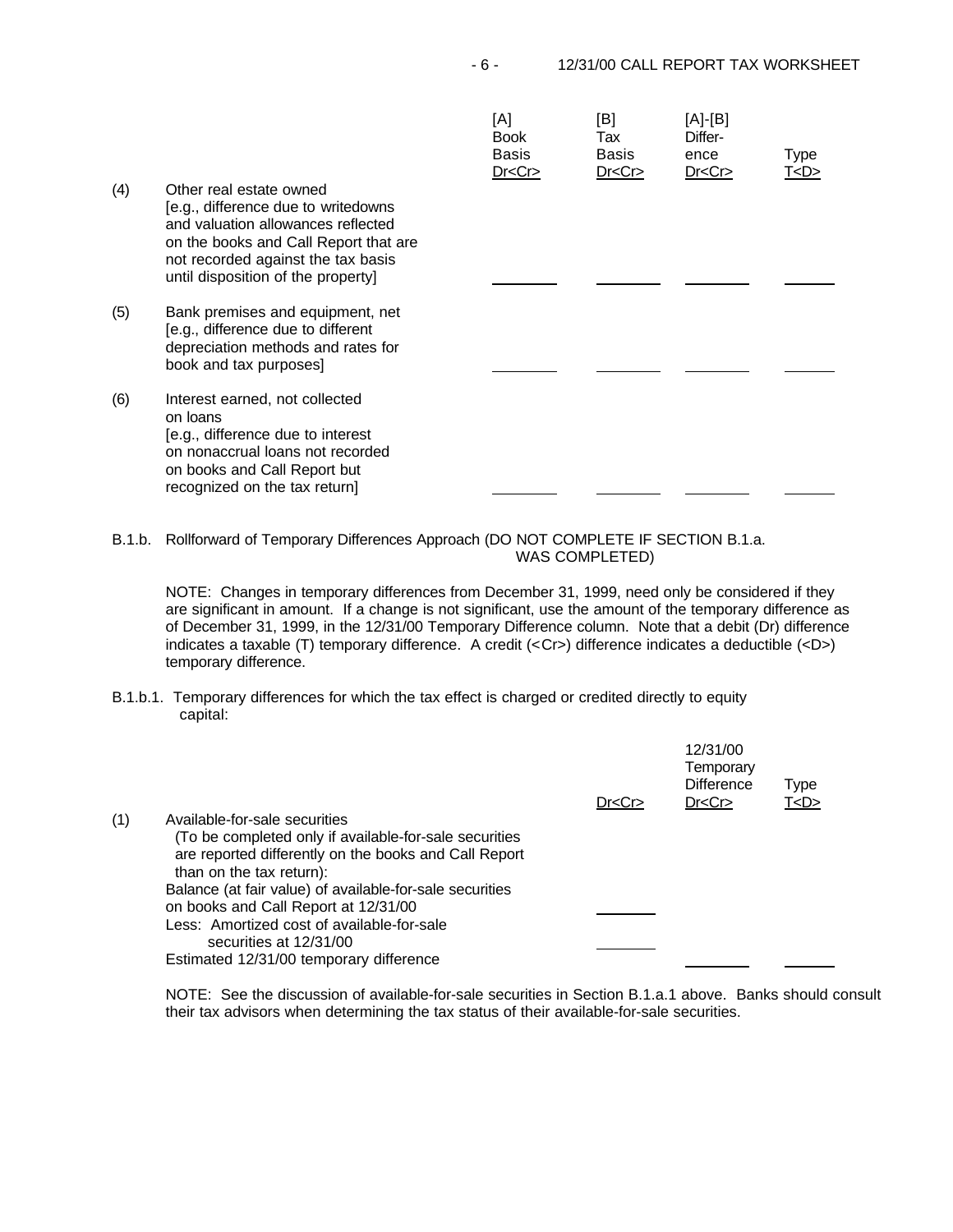B.1.b.2. Temporary differences for which the tax effect is included in net income:

|     |                                                                                                                                                                                                                                                                                                   | Dr < Cr | 12/31/00<br>Temporary<br><b>Difference</b><br>Dr < Cr | <b>Type</b><br>T <d></d> |
|-----|---------------------------------------------------------------------------------------------------------------------------------------------------------------------------------------------------------------------------------------------------------------------------------------------------|---------|-------------------------------------------------------|--------------------------|
| (2) | Loans:<br>Difference at 12/31/00 approximates the amount of<br>deferred loan fee income, net of deferred loan<br>origination costs, on books and Call Report at 12/31/00                                                                                                                          |         |                                                       |                          |
| (3) | Allowance for loan and lease losses: <sup>2</sup>                                                                                                                                                                                                                                                 |         |                                                       |                          |
|     | For banks on the specific charge-off method for tax purposes<br>(i.e., for banks with no tax bad debt reserve):<br>Difference at 12/31/00 approximates the balance of the<br>allowance for loan and lease losses on books and<br>Call Report at 12/31/00                                          |         |                                                       |                          |
|     | For banks on the reserve method for tax<br>purposes:<br>Temporary difference at 12/31/99 T <d><br/>Less: Provision for loan and lease losses on books<br/>and Call Report year to date<br/>Plus: Estimated additions to tax reserve year to date*<br/>Estimated 12/31/00 temporary difference</d> |         |                                                       |                          |
|     | * Generally, this amount may be estimated by using<br>the addition to the bank's tax reserve for 1999.                                                                                                                                                                                            |         |                                                       |                          |
| (4) | Other real estate owned:                                                                                                                                                                                                                                                                          |         |                                                       |                          |
|     | Choose the method from (a) and (b) below<br>that is appropriate for your bank. Do not<br>complete both (a) and (b).                                                                                                                                                                               |         |                                                       |                          |
|     | (a) Balance of other real estate owned<br>valuation allowances on books and<br>Call Report at 12/31/00 T <d></d>                                                                                                                                                                                  |         |                                                       |                          |
|     | (b) Temporary difference at 12/31/99 T <d><br/>Less: Provisions taken year to date on books and<br/>Call Report for properties held on 12/31/00<br/>Plus: Amount of writedowns taken before 1/1/00 on<br/>books for properties sold year to date<br/>Estimated 12/31/00 temporary difference</d>  |         |                                                       |                          |

e<br>S

 $^{2}$  Savings institutions that previously took bad debt deductions for tax purposes using the percentage-of-taxableincome method set forth in Section 593 of the Internal Revenue Code should treat the book allowance for loan and lease losses as a deductible temporary difference and the excess, if any, of the tax bad debt reserve (that has not yet been recaptured) over the base year reserve balance (generally 1987) as a taxable temporary difference, rather than treating the allowance and the tax bad debt reserve as one difference.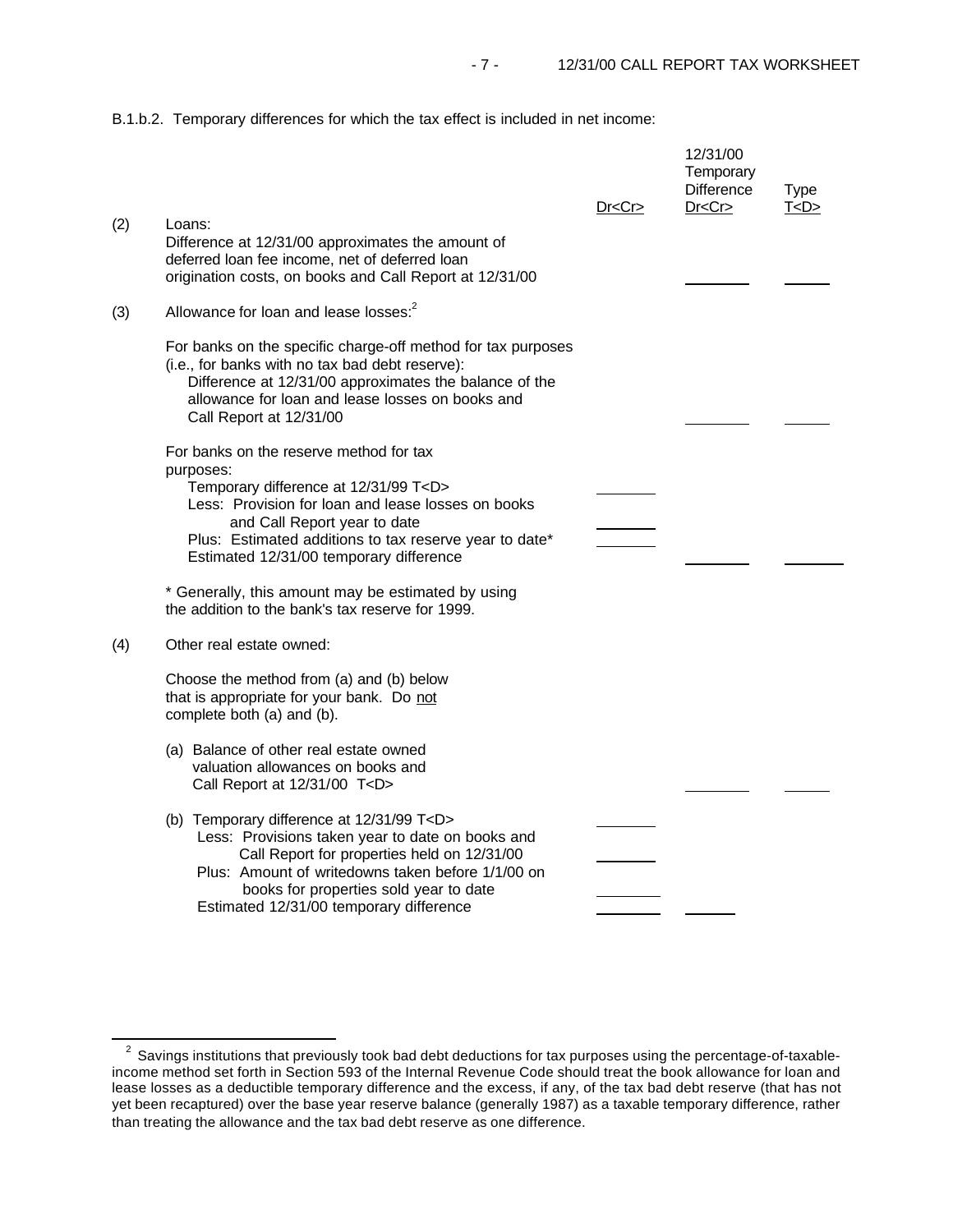| (5) | Bank premises and equipment, net:                                                                                                                                                                                                                                                                                     | Dr < Cr | 12/31/00<br>Temporary<br><b>Difference</b><br>Dr < Cr | Type<br><u>T<d></d></u> |
|-----|-----------------------------------------------------------------------------------------------------------------------------------------------------------------------------------------------------------------------------------------------------------------------------------------------------------------------|---------|-------------------------------------------------------|-------------------------|
|     | Temporary difference at 12/31/99 T <d><br/>Less: Depreciation recorded on books and<br/>Call Report year to date<br/>Plus: Estimated tax depreciation year to date*<br/>Plus/less: Estimate of difference in book and tax basis<br/>of fixed assets sold year to date<br/>Estimated 12/31/00 temporary difference</d> |         |                                                       |                         |
|     | * Generally, this amount may be estimated by<br>using 1999 tax depreciation.                                                                                                                                                                                                                                          |         |                                                       |                         |
| (6) | Interest earned not collected on nonaccrual loans:                                                                                                                                                                                                                                                                    |         |                                                       |                         |
|     | Temporary difference at 12/31/99 T <d><br/>Plus: Estimated additional interest on<br/>nonaccrual loans year to date<br/>Less: Interest received on nonaccrual<br/>loans year to date<br/>Estimated 12/31/00 temporary difference</d>                                                                                  |         |                                                       |                         |

## B.1.c. Other temporary differences (TO BE COMPLETED BY ALL BANKS USING WORKSHEET)

If the bank has other material temporary differences, include those differences below. Indicate whether these other temporary differences are taxable or deductible temporary differences. In addition, any differences for which the tax effect is charged or credited directly to equity capital should be designated accordingly.

Examples of other temporary differences include: accrued liabilities or prepaid expenses recorded differently on the books and Call Report than reported on the tax return, differences in the basis of assets and liabilities resulting from business combinations, investments in stock of unconsolidated subsidiaries (undistributed earnings recognized on the books and Call Report but not in the tax return), and intangible assets which have different amortization periods and/or methods used in the tax return than those used on the books and Call Report.

Note that a debit (Dr) difference indicates a taxable (T) temporary difference. A credit (<Cr>) difference indicates a deductible (<D>) temporary difference.

| Other temporary differences: | [A]<br><b>Book</b><br><b>Basis</b><br>Dr < Cr | [B]<br>Tax<br><b>Basis</b><br>Dr < Cr | $[A]-[B]$<br>Differ-<br>ence<br>Dr < Cr | Type<br>T <d></d> |
|------------------------------|-----------------------------------------------|---------------------------------------|-----------------------------------------|-------------------|
|                              |                                               |                                       |                                         |                   |
|                              |                                               |                                       |                                         |                   |
|                              |                                               |                                       |                                         |                   |
|                              |                                               |                                       |                                         |                   |
|                              |                                               |                                       |                                         |                   |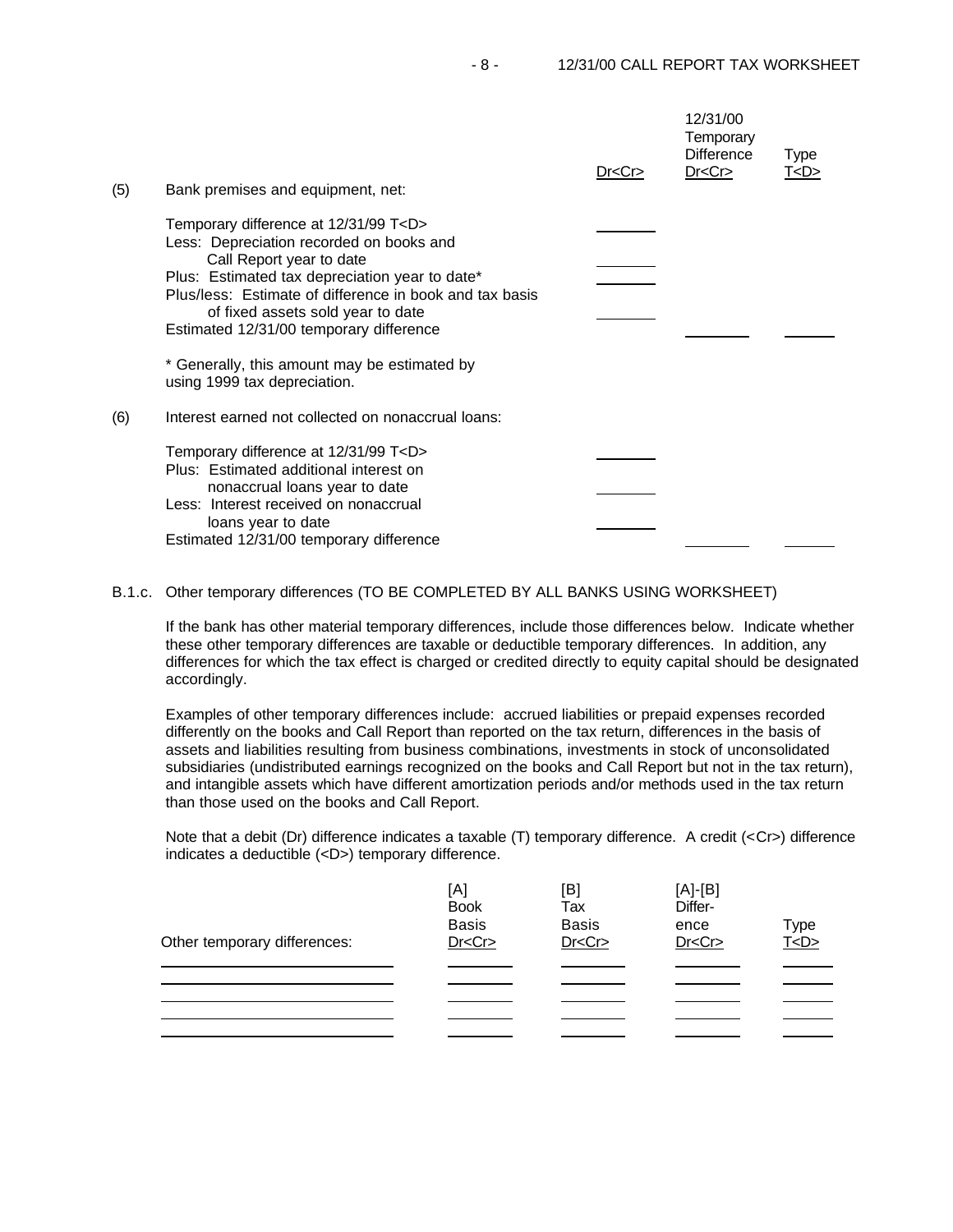## B.2. Total temporary differences

e<br>S

|      | a. Total taxable temporary differences for which the tax effect is included<br>in net income (sum of appropriate taxable temporary differences, i.e.,<br>differences marked "T," identified in Section B.1)<br>b. Total taxable temporary differences for which the tax effect is charged                                                                                                                                 |                                                                                                  |
|------|---------------------------------------------------------------------------------------------------------------------------------------------------------------------------------------------------------------------------------------------------------------------------------------------------------------------------------------------------------------------------------------------------------------------------|--------------------------------------------------------------------------------------------------|
|      | or credited directly to equity capital (sum of appropriate taxable temporary<br>differences, i.e., differences marked "T," identified in Section B.1)                                                                                                                                                                                                                                                                     |                                                                                                  |
|      | c. Total deductible temporary differences for which the tax effect is<br>included in net income (sum of appropriate deductible temporary<br>differences, i.e., differences marked " <d>," identified in Section B.1.</d>                                                                                                                                                                                                  |                                                                                                  |
|      | d. Total deductible temporary differences for which the tax effect is charged<br>or credited directly to equity capital (sum of appropriate deductible temporary<br>differences, i.e., differences marked " <d>," identified in Section B.1.</d>                                                                                                                                                                          |                                                                                                  |
| B.3. | Identify remaining tax carryforwards, including their expiration dates (add additional lines for additional<br>carryforwards, if necessary)                                                                                                                                                                                                                                                                               |                                                                                                  |
|      | a. Net operating loss (NOL) carryforwards<br>Expiration Date<br>Expiration Date                                                                                                                                                                                                                                                                                                                                           | Amount <u>_________</u><br>Amount <u>_____________</u><br>Total <u>________</u>                  |
|      | In determining the amount of NOL carryforwards, your bank should consider the effect of any<br>NOL carryforwards used in Section A to reduce taxes currently due. If any amounts were<br>reported in Line A.12, the amount to be reported here can be estimated with the following<br>calculation:<br>NOL carryforwards available at 1/1/00 less<br>the amount of NOL carryforwards estimated to<br>be used per Line A.12 |                                                                                                  |
|      | b. Tax credit carryforwards<br>Expiration Date ______________<br>Expiration Date                                                                                                                                                                                                                                                                                                                                          | Amount <u>_____________</u> __<br>Amount <u>_____________</u> __<br>Total <u>_____________</u> _ |
|      | B.4. Calculate deferred tax liability for federal income tax purposes at December 31, 2000.                                                                                                                                                                                                                                                                                                                               |                                                                                                  |
|      | a. Total taxable temporary differences for which the tax effect is included                                                                                                                                                                                                                                                                                                                                               |                                                                                                  |
|      | b. Deferred tax liability resulting from taxable temporary differences for<br>which the tax effect is included in net income (Line B.4.a multiplied by                                                                                                                                                                                                                                                                    |                                                                                                  |

 $3$  Refer to the discussion of the "applicable tax rate" in the Glossary entry for "income taxes" in the Call Report instructions and to footnote 5 on page 12 of this worksheet for further information.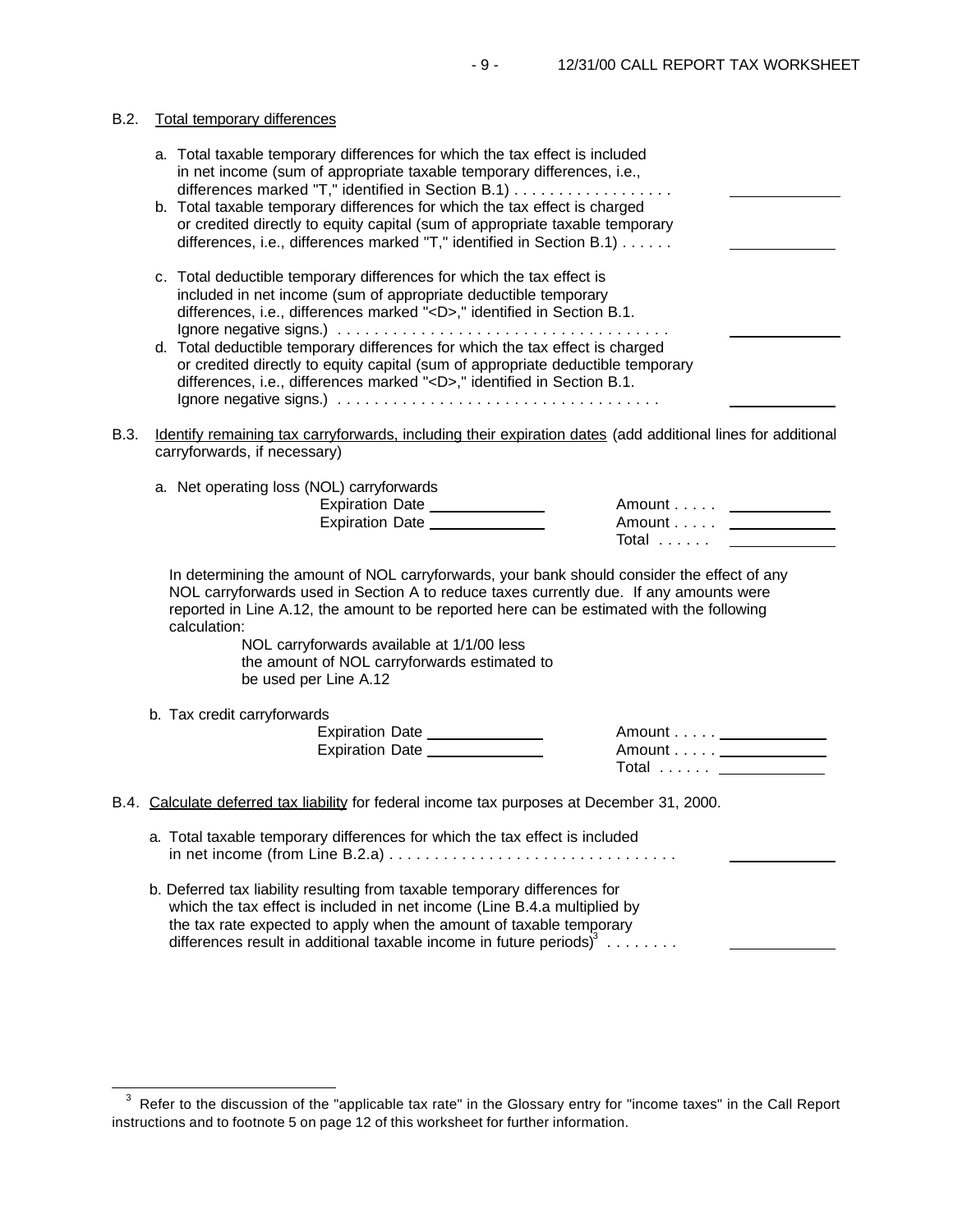|    | c. Total taxable temporary differences for which the tax effect is charged<br>or credited directly to equity capital (from Line B.2.b)                                                                                                                                                                                                                                                                                          |       |
|----|---------------------------------------------------------------------------------------------------------------------------------------------------------------------------------------------------------------------------------------------------------------------------------------------------------------------------------------------------------------------------------------------------------------------------------|-------|
|    | d. Deferred tax liability resulting from taxable temporary differences for<br>which the tax effect is charged or credited directly to equity capital<br>(Line B.4.c multiplied by the tax rate expected to apply when the amount<br>of taxable temporary differences result in additional taxable income in                                                                                                                     |       |
|    | e. Total deferred tax liability for federal income tax purposes at<br>December 31, 2000 (Line B.4.b plus Line B.4.d)                                                                                                                                                                                                                                                                                                            |       |
|    | B.5. Calculate deferred tax asset for federal income tax purposes at December 31, 2000.                                                                                                                                                                                                                                                                                                                                         |       |
|    | a. Total deductible temporary differences for which the tax effect is<br>included in net income (from Line B.2.c)<br>b. Deferred tax asset resulting from deductible temporary differences for<br>which the tax effect is included in net income (Line B.5.a multiplied by the<br>tax rate expected to apply when the amount of deductible temporary<br>differences are used to reduce taxable income in future periods) $\phi$ |       |
|    | c. Deferred tax asset resulting from net operating loss carryforwards<br>(Line B.3.a multiplied by the tax rate expected to apply when the<br>net operating loss carryforwards are utilized in future periods) <sup>4</sup>                                                                                                                                                                                                     | $(+)$ |
|    | d. Tax credit carryforwards available to reduce taxes payable in future                                                                                                                                                                                                                                                                                                                                                         | $(+)$ |
|    | e. Total deferred tax assets for which the tax effect is included in<br>net income (Line B.5.b plus Line B.5.c plus Line B.5.d)                                                                                                                                                                                                                                                                                                 |       |
| f. | Total deductible temporary differences for which the tax effect is charged<br>or credited directly to equity capital (from Line B.2.d)                                                                                                                                                                                                                                                                                          |       |
|    | g. Deferred tax asset resulting from deductible temporary differences for<br>which the tax effect is charged or credited directly to equity capital<br>(Line B.5.f multiplied by the tax rate expected to apply when the amount<br>of deductible temporary differences are used to reduce taxable income                                                                                                                        |       |
|    | h. Total deferred tax assets for federal income tax purposes before<br>valuation allowance, if any (Line B.5.e plus Line B.5.g)                                                                                                                                                                                                                                                                                                 |       |
|    |                                                                                                                                                                                                                                                                                                                                                                                                                                 |       |

## B.6. Assessing the need for a valuation allowance

e<br>S

Banks must consider all available evidence, both positive and negative, in assessing the need for a valuation allowance to reduce the total deferred tax assets for federal income tax purposes in Line B.5.h to the amount that is more likely than not to be realized. The future realization of

<sup>&</sup>lt;sup>4</sup> Refer to the discussion of the "applicable tax rate" in the Glossary entry for "income taxes" in the Call Report instructions and to footnote 5 on page 12 of this worksheet for further information.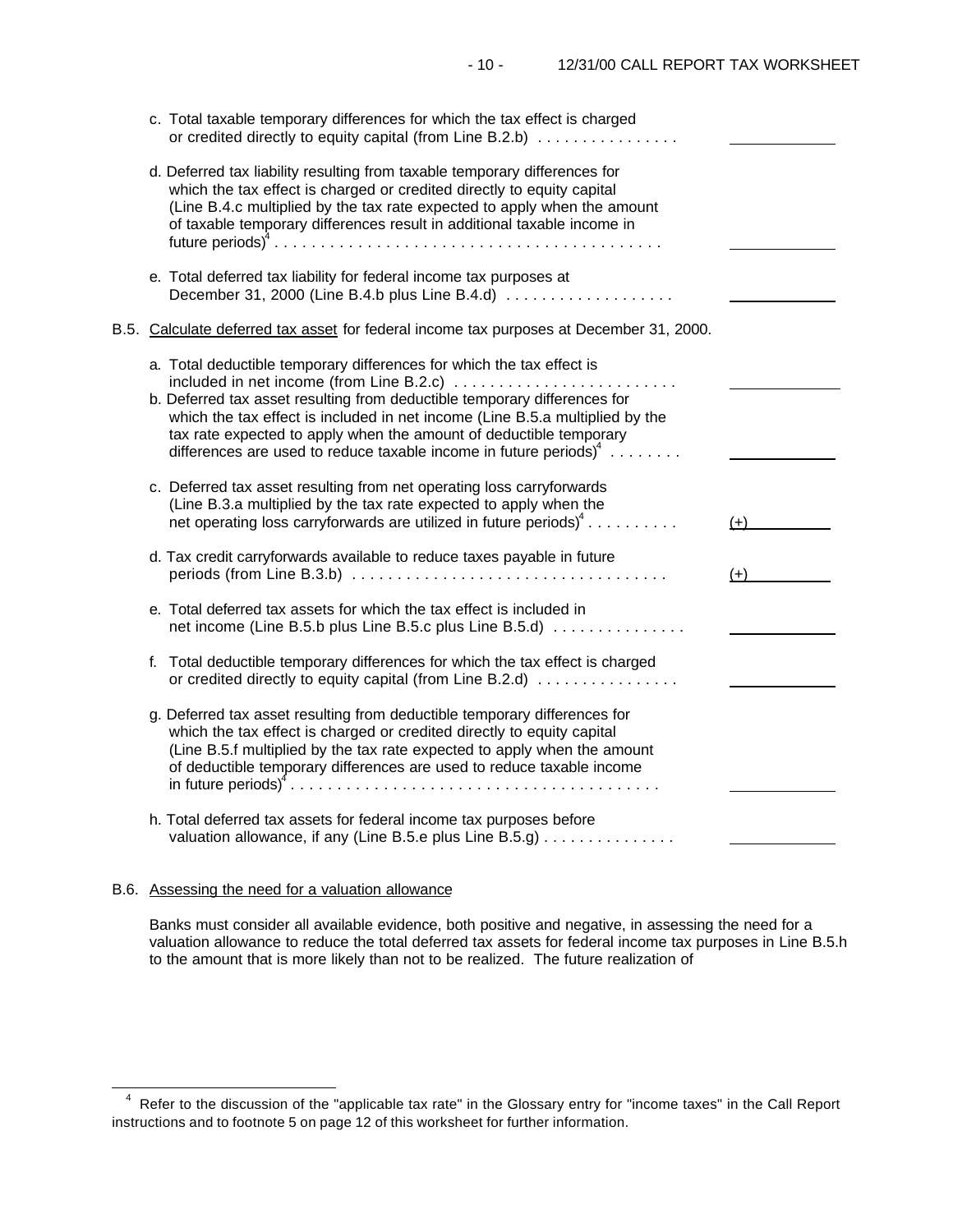deferred tax assets ultimately depends on the existence of sufficient taxable income of the appropriate character in either the carryback or carryforward period. Four sources of taxable income may be available to realize deferred tax assets:

- (1) Taxable income in carryback years (which can be offset to recover taxes previously paid),
- (2) Reversing taxable temporary differences,
- (3) Future taxable income (exclusive of reversing temporary differences and carryforwards), and
- (4) Tax-planning strategies.

In general, positive evidence refers to the existence of one or more of the four sources of taxable income. To the extent evidence about one or more sources of taxable income is sufficient to support a conclusion that a valuation allowance is not necessary (i.e., the bank can conclude that the deferred tax asset is more likely than not to be realized), other sources need not be considered. However, if a valuation allowance is needed, each source of income must be evaluated to determine the appropriate amount of the allowance needed.

Evidence used in determining the valuation allowance should be subject to objective verification. The weight given to evidence when both positive and negative evidence exist should be consistent with the extent to which it can be objectively verified. Under FASB 109, the existence of a cumulative loss for the prior three years is significant negative evidence that would be difficult for a bank to overcome.

Refer to the discussion of the "valuation allowance" in the Glossary entry for "income taxes" in the Call Report instructions for further information.

|       | Line $B.6$ :<br>Valuation allowance to reduce the total deferred tax assets for federal<br>income tax purposes in Line B.5.h to the amount that is more likely                                                                   |  |
|-------|----------------------------------------------------------------------------------------------------------------------------------------------------------------------------------------------------------------------------------|--|
|       | B.7. Deferred tax asset for federal income tax purposes, net of valuation<br>allowance, at December 31, 2000 (Line B.5.h minus Line B.6) $\dots \dots \dots$                                                                     |  |
|       | B.8. Net deferred tax asset (liability) for federal income tax purposes at<br>December 31, 2000 (Line B.7 minus Line B.4.e) (Report this amount in<br>Schedule RC-F, Item 2, or Schedule RC-G, Item 2, as appropriate)           |  |
|       | B.9. Net deferred tax asset (liability) for which the tax effect is included in<br>net income for federal income tax purposes at December 31, 2000<br>[Line B.5.e minus (the lesser of Line B.5.e and Line B.6) minus            |  |
| B.10. | Net deferred tax asset (liability) for which the tax effect is included in net<br>income for federal income tax purposes at December 31, 1999 [This<br>amount is from Line B.9 of the 12/31/99 Call Report tax worksheet.].      |  |
| B.11. | Year-to-date deferred income tax expense (benefit) for federal income tax<br>purposes (determined as the change for the period in the net deferred tax<br>asset or liability for which the tax effect is included in net income) |  |
|       | NOTE: The change in a bank's net deferred tax asset (liability) for which<br>the tax effect is charged or credited directly to equity capital is not reported                                                                    |  |

as part of a bank's deferred tax income tax expense (benefit).